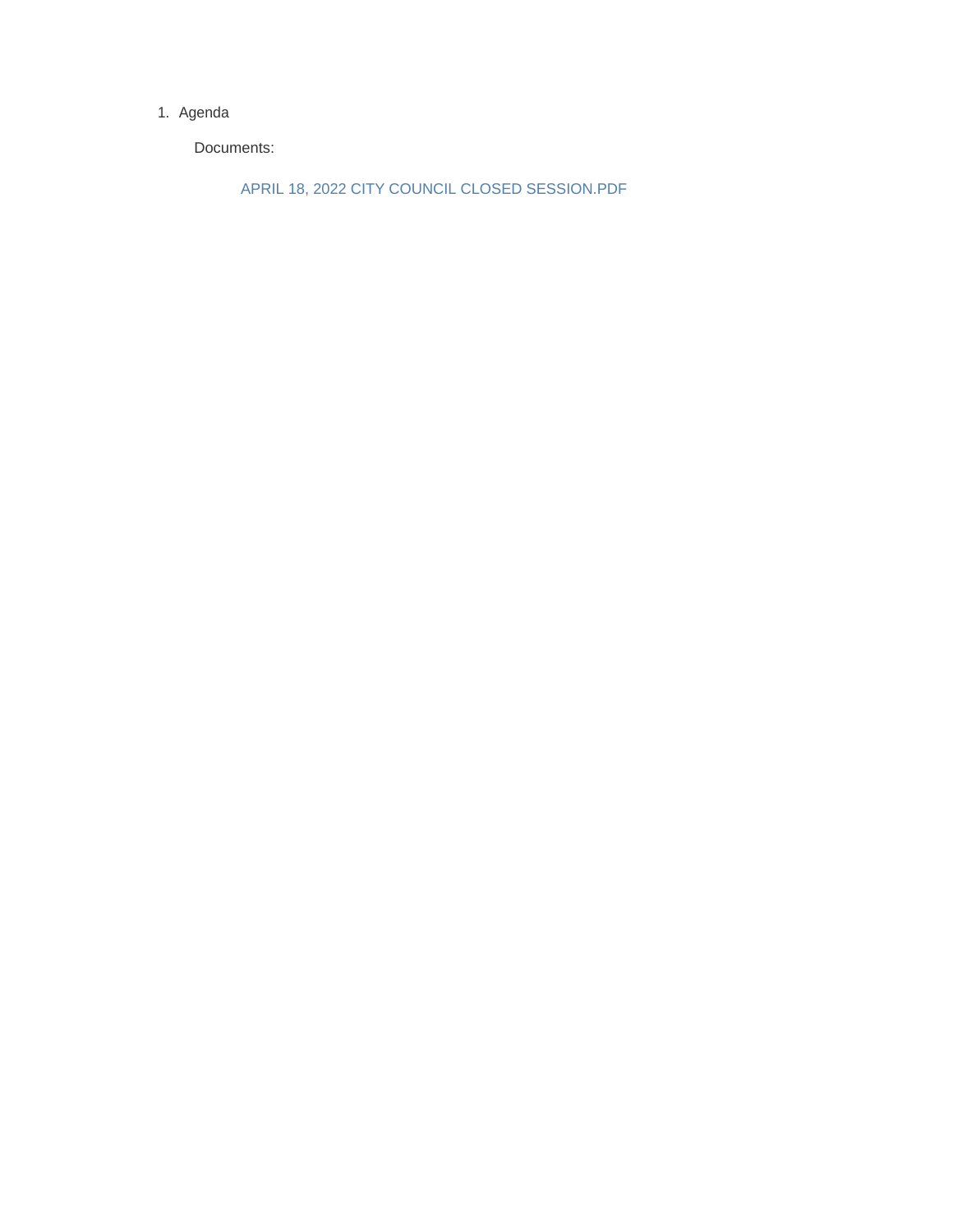# City of Excelsior Notice of Closed Session of the Excelsior City Council

NOTICE IS HEREBY GIVEN that the City Council of the City of Excelsior will hold a closed session on Monday, April 18, 2022 at 5:30 P.M. at the Excelsior City Council Chambers (339 Third Street, Excelsior, MN 55331).

After agenda approval, the meeting will be closed pursuant to the authority in Minn. Stat. § 13D.05, subd. 3(c) for the purpose of considering or developing an offer for the purchase of real estate located at 261 School Avenue in Excelsior, Minnesota. At the conclusion of the closed session, the meeting will return to open session with the only remaining agenda item being adjournment.

Members of the public may attend the open portion of the meeting by joining via Zoom either online or by telephone at:

> **Join Zoom Meeting** <https://us02web.zoom.us/j/8>7805838877 Meeting ID: 878 0583 8877

Dial by your location +1 312 626 6799 US +1 301 715 8592 US (Germantown)

Meeting ID: 878 0583 8877